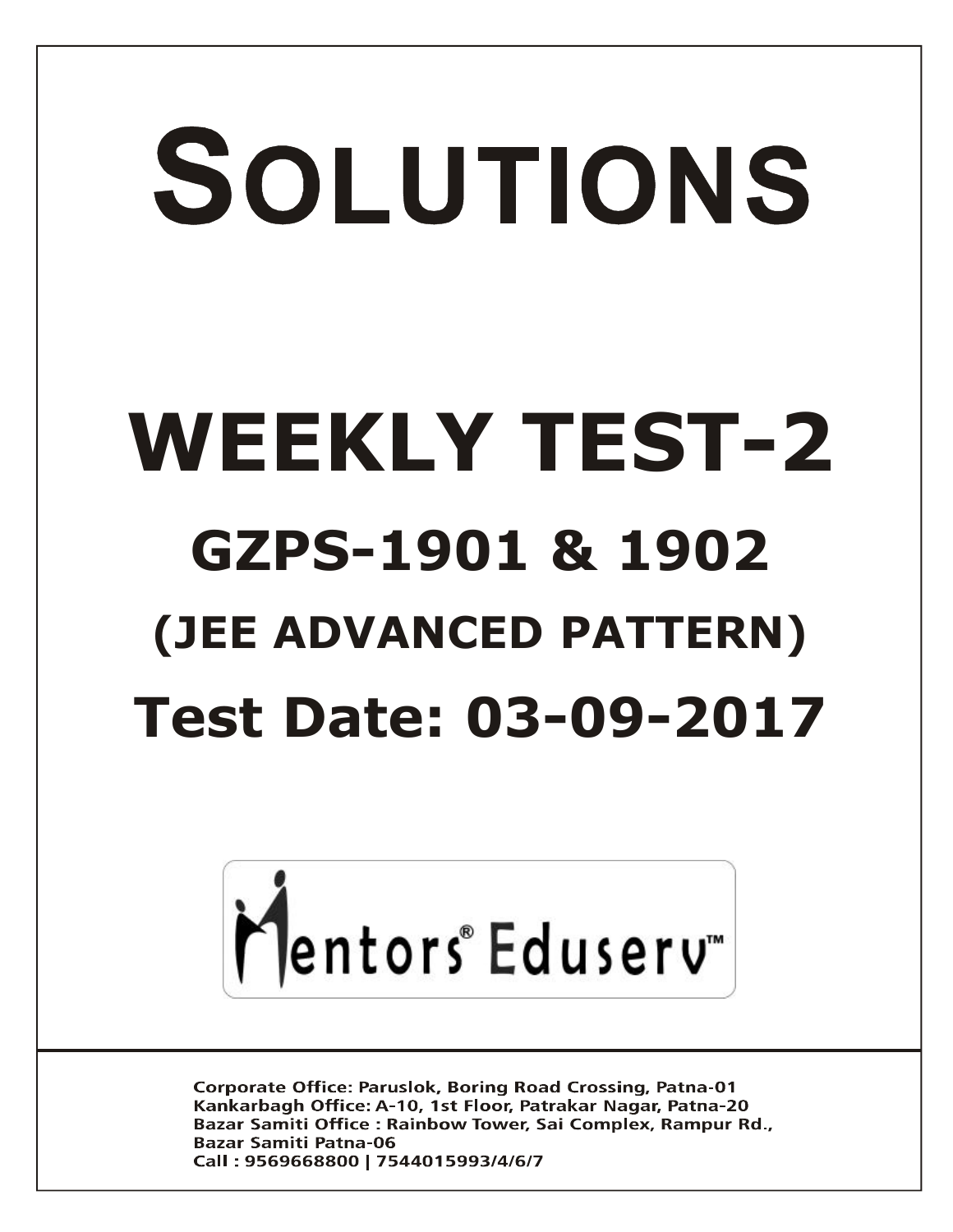| [2] | WT-2 (Adv) GZPS-1901 & 1902_03.09.2017                                                           |
|-----|--------------------------------------------------------------------------------------------------|
|     | <b>CHEMISTRY</b>                                                                                 |
| 1.  | (A)                                                                                              |
|     | 4Al + $3O_2 \longrightarrow 2Al_2O_3$                                                            |
|     | 12 mole 12 mole                                                                                  |
|     | $(LR)$ $-9$ mole                                                                                 |
|     | Percent excess remaining = $\frac{3}{12} \times 100 = 25\%$ .                                    |
| 2.  | (B)                                                                                              |
|     | $2NO + O2 \longrightarrow 2NO2$                                                                  |
|     | $\leftarrow$ 2V 2V 0<br>Total = $4V$                                                             |
|     | $0$ V 2V<br>Total = $3V$                                                                         |
|     | Charge = $4V - 3V = V$                                                                           |
|     | $\% = \frac{V}{4V} \times 100 = 25\%.$                                                           |
| 3.  | (D)                                                                                              |
| 4.  | (B)                                                                                              |
|     | Given cond. is at, NTP moles of NH <sub>3</sub> =5600/22400=.25mole = 250milimoles               |
| 5.  | (C)                                                                                              |
|     | $\frac{w}{M} = \frac{1 \times 22.4 \times 10^{-3}}{22.4}$ M = 78 g                               |
|     | $n = \frac{78}{13} = 6$                                                                          |
|     | $\therefore$ MF = (CH) <sub>6</sub> or C <sub>6</sub> H <sub>6</sub>                             |
| 6.  | (A)                                                                                              |
| 7.  | (A)                                                                                              |
|     | (I) Mass of one oxygen atom = $\frac{16}{6.023 \times 10^{23}}$ = 2.66 × 10 <sup>-23</sup> gm    |
|     | (II) Mass of one nitrogen atom = $\frac{14}{6.023 \times 10^{23}}$ = 2.32 × 10 <sup>-23</sup> gm |

Mentors<sup>®</sup> Eduserv<sup>®</sup>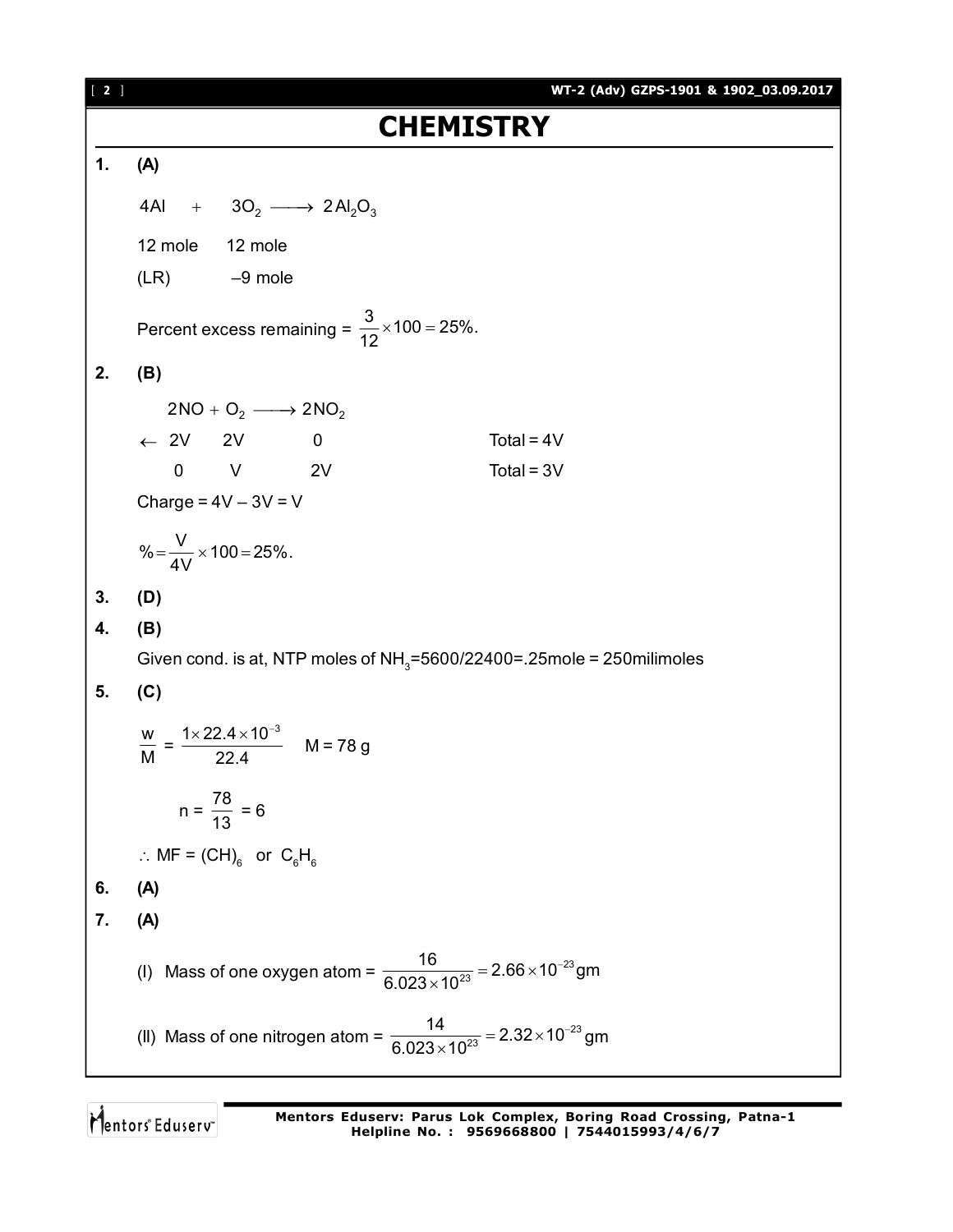|     | WT-2 (Adv) GZPS-1901 & 1902_03.09.2017                                                                   | $[3]$ |
|-----|----------------------------------------------------------------------------------------------------------|-------|
|     | (III) : 1 gm molecule of oxygen = 32 g                                                                   |       |
|     | :. $1 \times 10^{-10}$ gm molecule of oxygen = $32 \times 1 \times 10^{-10}$ = $3.2 \times 10^{-9}$ gm   |       |
|     | $(N)$ : 1 gm atom of Cu = 63.5 g.                                                                        |       |
|     | ∴ 1 × 10 <sup>-7</sup> gm atom of Cu = 63.5 × 10 <sup>-7</sup> = 6.35 × 10 <sup>-6</sup> gm              |       |
| 8.  | (B), (C)                                                                                                 |       |
| 9.  | (B,C)                                                                                                    |       |
|     | $C_2H_6$ ; 3 mole                                                                                        |       |
|     | $C_2H_6$ (added) = $\frac{60}{30}$ = 2 mole.                                                             |       |
|     | Total mole $C_2H_6 = 3 + 2 = 5$ mole.                                                                    |       |
|     | Moles of C <sub>2</sub> H <sub>4</sub> removed = $\frac{2.4 \times 10^{24}}{6 \times 10^{23}}$ = 4 mole. |       |
|     | $C_2H_6$ left = 5 – 4 = 1 mole                                                                           |       |
|     | $C_2H_6$ + 7/2 O <sub>2</sub> $\longrightarrow$ 2 CO <sub>2</sub> + 3 H <sub>2</sub> O                   |       |
|     | 2 mole<br>1 mole<br>$3.5$ mole<br>3 mole                                                                 |       |
|     | 44.8 mole 54 gm                                                                                          |       |
|     | 54 ml                                                                                                    |       |
| 10. | (B), (C), (D)                                                                                            |       |
|     | $3X + 4Y \longrightarrow X_3Y_4$                                                                         |       |
|     | 6 mole 6 mole                                                                                            |       |
|     | $6 - 4.5$ 0<br>1.5 mole                                                                                  |       |
|     | 1.5 mole                                                                                                 |       |
|     | formed<br>left                                                                                           |       |
| 11. | (A), (B)                                                                                                 |       |
|     | From the reaction : $\bigcirc$ $\bigcirc$ + 2HCl $\longrightarrow$ 2 NaCl + CO, + H.O                    |       |

| (A), (B)                               |   |                |  |                                                     |
|----------------------------------------|---|----------------|--|-----------------------------------------------------|
| From the reaction :                    |   |                |  | $Na, CO3 + 2HCl \longrightarrow 2 NaCl + CO2 + H2O$ |
| given mole of reactant                 | 6 | $\therefore$ 4 |  |                                                     |
| give molar ratio                       |   | $3 \div 2$     |  |                                                     |
| Stoichiometric coefficient ratio 1 : 2 |   |                |  |                                                     |

Mentors<sup>e</sup> Eduserv<sup>-</sup>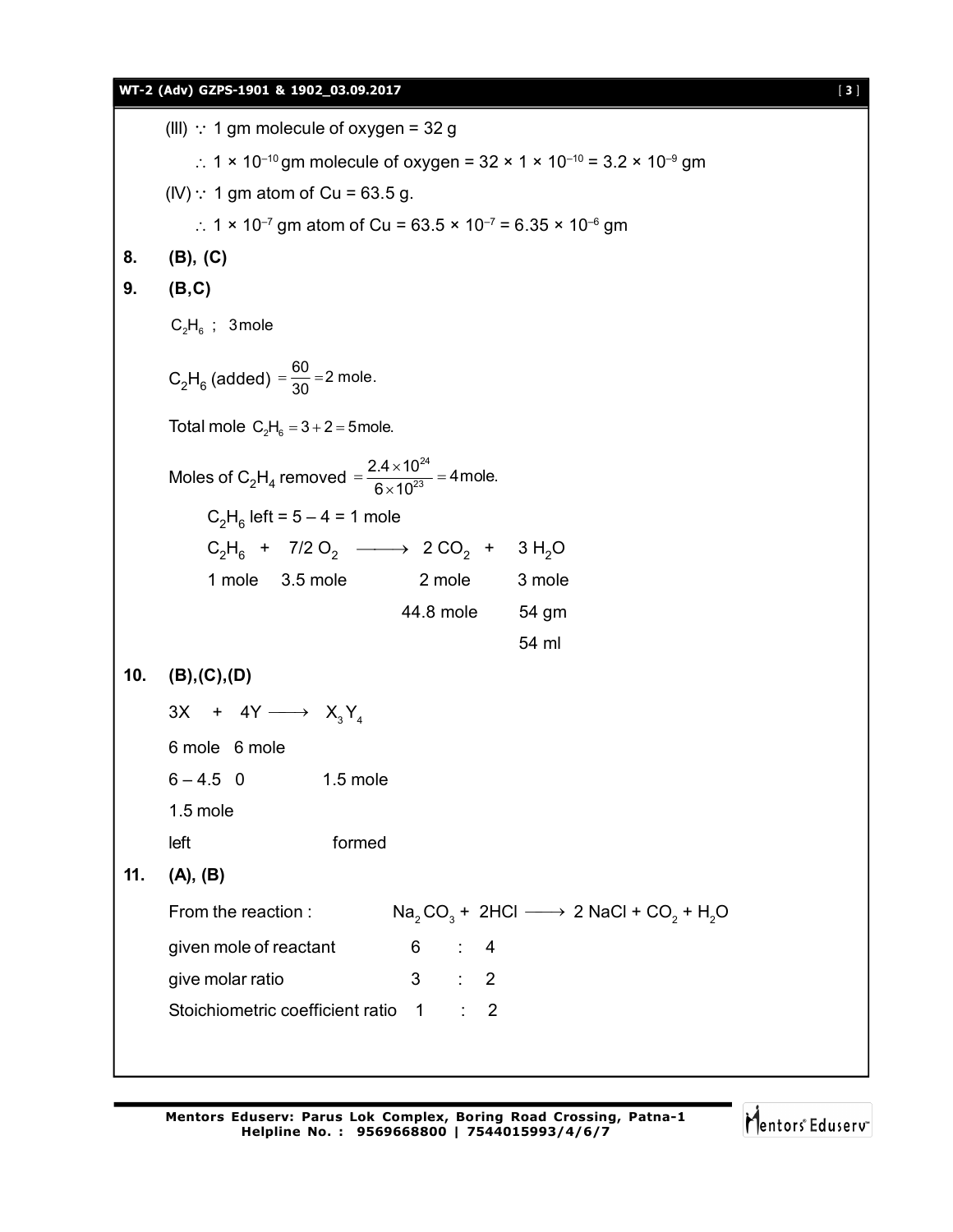| $[4]$ | WT-2 (Adv) GZPS-1901 & 1902_03.09.2017                                                                      |
|-------|-------------------------------------------------------------------------------------------------------------|
| 12.   | (B)                                                                                                         |
|       | Moles of H <sub>2</sub> produced = $\frac{11.2}{22.4} = \frac{1}{2}$                                        |
|       | mole of Fe needed = $\frac{3}{4} \times \frac{1}{2}$                                                        |
|       | mass of Fe needed = $\frac{3}{4} \times \frac{1}{2} \times 56 = 21$ g.                                      |
| 13.   | (B)                                                                                                         |
|       | Total iron recovered = $\frac{3}{8}$ mole                                                                   |
|       | it is equally recovered in (ii) and (iii) hence $\frac{3}{16}$ mole of Fe is produced in both the reaction. |
|       | $\therefore$ moles of CO needed = $\frac{4}{3} \times \frac{3}{16} = \frac{1}{4}$                           |
| 14.   | (B)                                                                                                         |
|       | Removed mass = $\frac{11.2}{22.4}$ × 32 + $\frac{6.02 \times 10^{23}}{6.02 \times 10^{23}}$ × 16 = 32 g     |
|       | mass left = $64 - 32 = 32$ g.                                                                               |
| 15.   | (A)                                                                                                         |
|       | Moles of P atom in Ca <sub>3</sub> (PO <sub>4</sub> ) <sub>2</sub> = 4 $\times$ 2 = 8                       |
|       | Moles of P atom in $P_4O_{10} = 5 \times 4 = 20$                                                            |
|       | Moles of P atom in $H_3PO_3 = 6 \times 1 = 6$                                                               |
|       | total moles of $P$ -atoms = 34                                                                              |
|       | $\therefore$ no. of moles of P <sub>4</sub> molecule = $\frac{34}{4}$ = 8.5                                 |
| 16.   | (D)                                                                                                         |
|       | moles of 'O' atom<br>moles of 'H' atom = $\frac{9}{10}$                                                     |
|       | ⇒ moles of H-atom = $\frac{10}{9}$ × moles of 'O' atom                                                      |
|       | $=\frac{10}{9} \times 3 \times 2 = \frac{20}{3}$                                                            |
|       |                                                                                                             |

Mentors<sup>e</sup> Eduserv<sup>-</sup>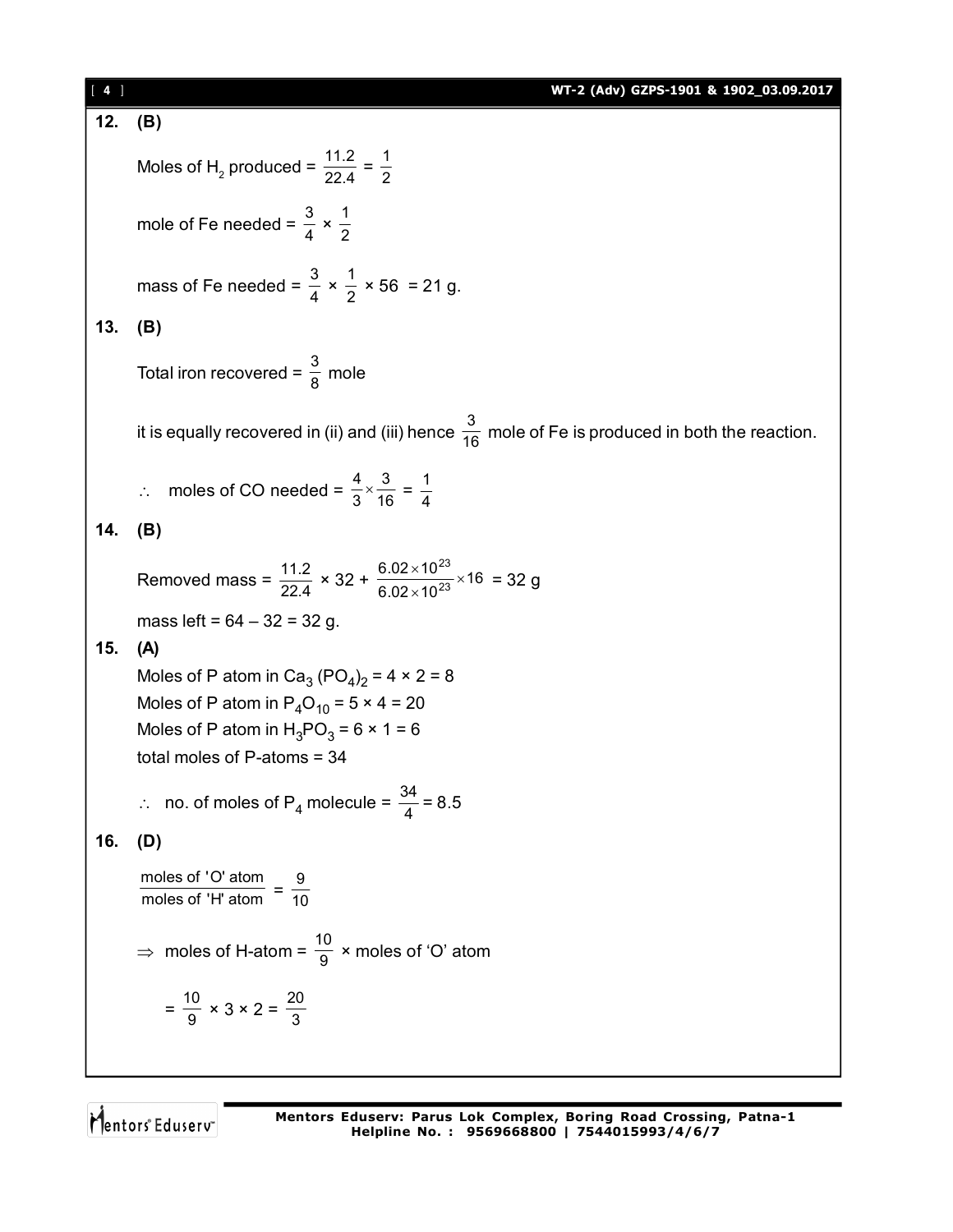# **WT-2 (Adv) GZPS-1901 & 1902\_03.09.2017** [ **5** ]

**17. (6)** Mg  $\hspace{.1in} \longrightarrow \hspace{.1in} \mathsf{MgCl}_2$  $\frac{144}{34}$  = 6 mole 6 mole 24  $=$ **18. (3)** 1 1  $n(H_1^1) = \frac{6}{1} = 6$  $=\frac{6}{1} = 6$ ;  $n_1(p+n+c) = 6 \times 2$ ; p<br>1  $n(H_1^3) = \frac{3}{2} = 1$ 3  $=\frac{6}{2}=1$  $n_{2}$  (p + n + c) = 1 × 4 1 2  $\frac{n_1}{1} = \frac{6 \times 2}{1} = 3$  $n_2$  1  $\times$  4  $=\frac{6\times2}{1}$  = 3  $\times$ **19. (2) 20. (2) 21. (6) 22. (5) 23. (7)** Metal oxide =  $2.74$  g Weight of vanadium = 1.53 g % of  $V = \frac{1.53}{2.71} \times 100 = 55.83$ 2.74  $=\frac{1.00}{2.74} \times 100 = 5$ Thus, % of  $O = 100 - 55.83 = 44.17$ Simplest ratio of V and  $O = 1$  : 2.5 or 2 : 5

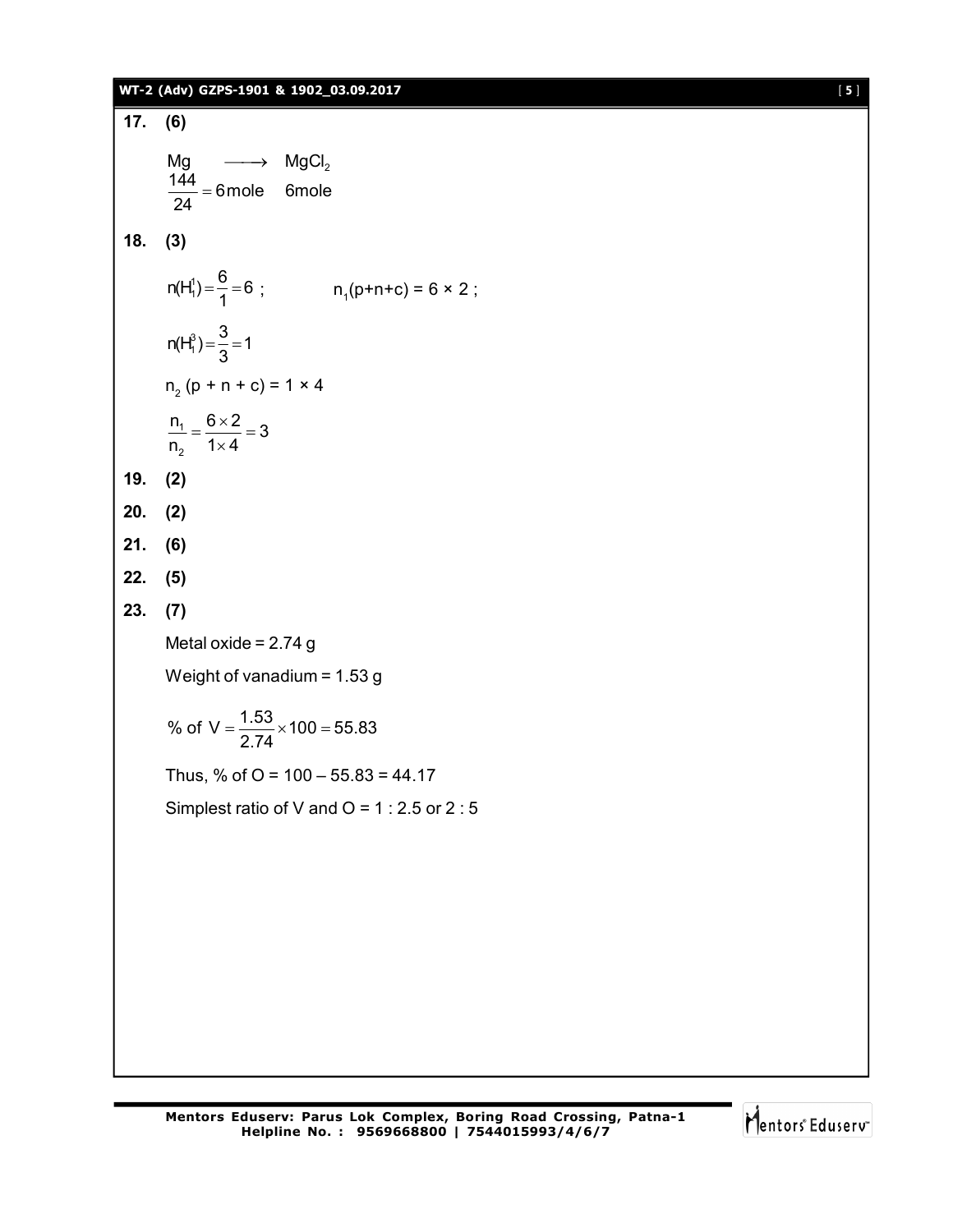# **PHYSICS**

**24. (A)**

Given that 
$$
\left(\overrightarrow{F_1} + \overrightarrow{F_2}\right)
$$
.  $\overrightarrow{F_1} = 0$   
\nwhere  $F_1 < F_2$   
\n $\therefore F_1^2 + F_1 F_2 \cos \theta = 0$   
\nGiven that  $F_2 = 2F_1$   
\n $F_1^2 + 2F_1^2 \cos \theta = 0$   
\n $\cos \theta = -\frac{1}{2}$   
\n $\therefore \theta = 2\pi/3$   
\n25. **(B)**  
\nComponent of  $\overrightarrow{v}$  along  $\overrightarrow{a} = (\overrightarrow{v}.\hat{a}) \hat{a}$   
\n $\overrightarrow{v} \cdot \hat{a} = (\hat{6} + 2\hat{j} - 2\hat{k})$ .  $\frac{(\hat{i} + \hat{j} + \hat{k})}{\sqrt{2}}$ 

$$
=\frac{6+2-2}{\sqrt{3}}=\frac{6}{\sqrt{3}}=2\sqrt{3}
$$

3

In vector form =  $(2\sqrt{3})$   $\hat{a}$ 

3

$$
= 2\sqrt{3} \frac{\left(\hat{i} + \hat{j} + \hat{k}\right)}{\sqrt{3}}
$$

$$
= 2 \left( \hat{i} + \hat{j} + \hat{k} \right)
$$

**26. (B)** 

$$
\vec{A} \times \vec{B} = \begin{vmatrix} \hat{i} & \hat{j} & \hat{k} \\ 3 & 1 & 2 \\ 2 & -2 & 4 \end{vmatrix}
$$
  
=  $8\hat{i} - 8\hat{j} - 8\hat{k}$   

$$
\therefore \text{Magnitude of}
$$
  

$$
\vec{A} \times \vec{B} = |\vec{A} \times \vec{B}| = \sqrt{(8)^2 + (8)^2 + (8)^2} = 8\sqrt{3}
$$

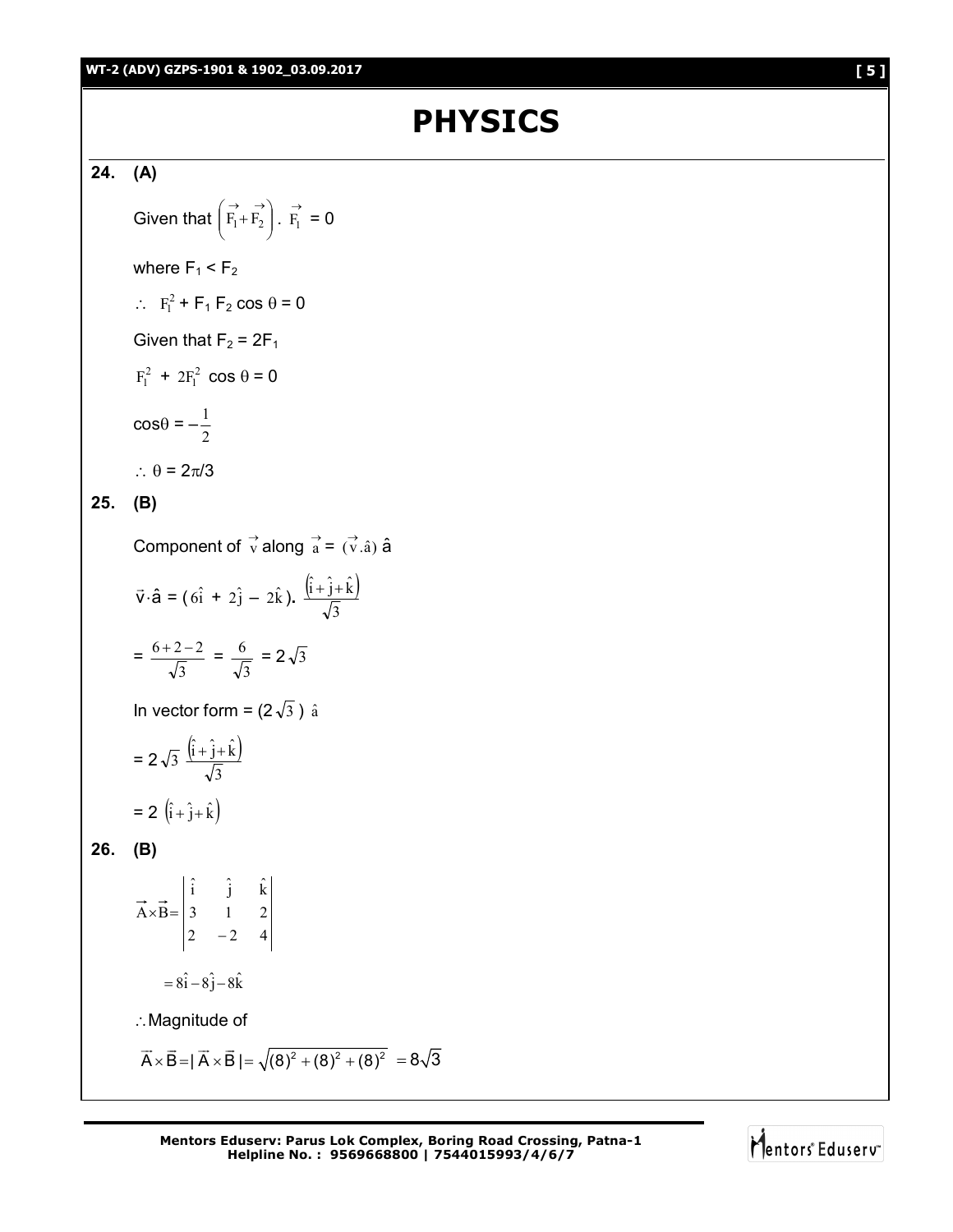16.1  
\n27. (A)  
\n
$$
\frac{\overline{AB}}{|\overline{1}+\overline{1}|} = \frac{(2\overline{1}+3\overline{1})\cdot(\overline{1}+\overline{1})}{\sqrt{2}} = \frac{2+3}{\sqrt{2}} = \frac{5}{\sqrt{2}}
$$
\nIn vector form,  $\overline{A}_{11} = \frac{5}{\sqrt{2}} (\frac{\overline{1}+\overline{1}}{\sqrt{2}})$   
\n
$$
\overline{A}_{\perp} = \overline{A} - \overline{A}_{11} = -\frac{1}{2} + \frac{1}{2} \Rightarrow |\overline{A}_{\perp}| = \frac{1}{\sqrt{2}}
$$
\n28. (A)  
\n
$$
(\overline{A}_{1} + 2\overline{A}_{2}) \cdot (3\overline{A}_{1} - 4\overline{A}_{2})
$$
\n
$$
= 3|\overline{A}_{1}|^2 + 2|\overline{A}_{1}||\overline{A}_{2}|\cos\theta - 8|\overline{A}_{2}|^2
$$
\n
$$
= (|\overline{A}_{1}|^2 + 2|\overline{A}_{1}||\overline{A}_{2}|\cos\theta + |\overline{A}_{2}|^2) + 2|\overline{A}_{1}|^2 - 9|\overline{A}_{2}|^2
$$
\n
$$
= 3^2 + 2 \times 2^2 - 9 \times 3^2 = 9 + 8 - 81 = -64
$$
\n29. (B)  
\n
$$
\begin{array}{c|cc}\n\overline{4} & \overline{P} \\
\overline{5} & \overline{5} \\
\overline{6} & \overline{1} \\
\overline{7} & \overline{7} + \overline{5} \\
\overline{8} & \overline{1} + \overline{5} \\
\overline{9} & \overline{1} + \overline{1} \\
\overline{1} & \overline{1} \\
\overline{1} & \overline{1} \\
\overline{1} & \overline{1} \\
\overline{1} & \overline{1} \\
\overline{1} & \overline{1} \\
\overline{1} & \overline{1} \\
\overline{1} & \overline{1} \\
\overline{1} & \overline{1} \\
\overline{1} & \overline{1} \\
\overline{1} & \overline{1} \\
\overline{1} & \over
$$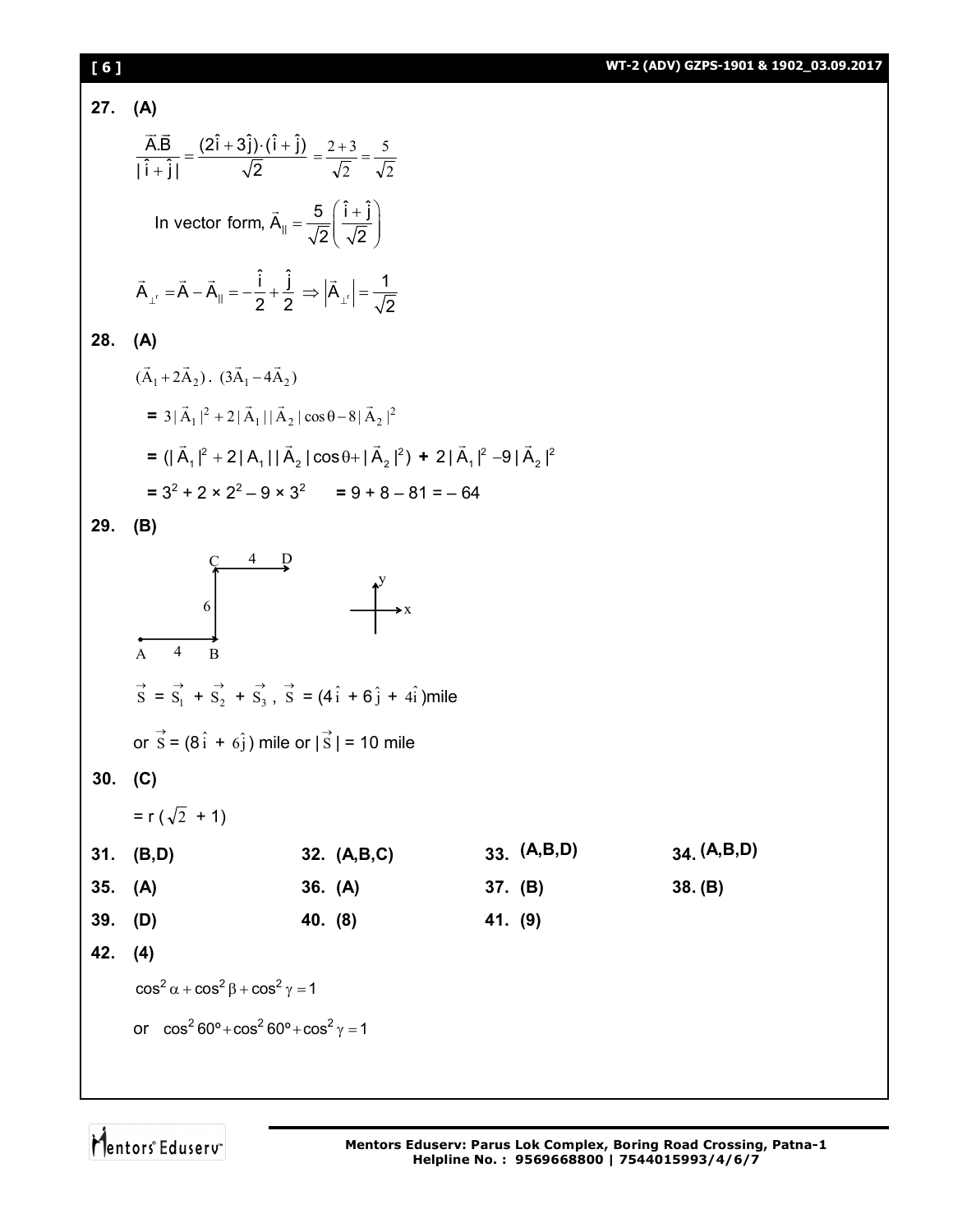

Mentors Eduserv<sup>®</sup>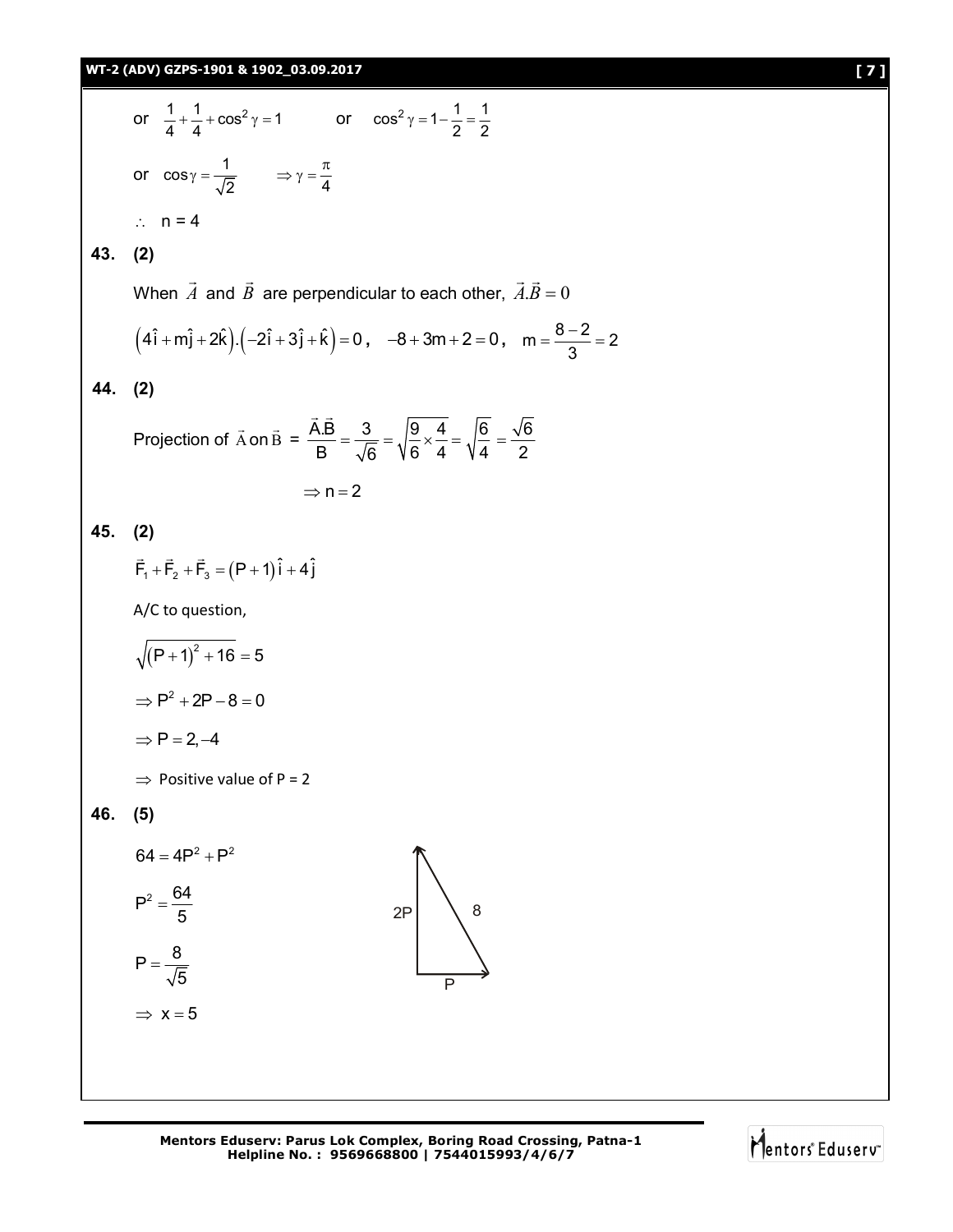| [ 8 ] | WT-2 (Adv) GZPS-1901 & 1902_03.09.2017                                                                                       |
|-------|------------------------------------------------------------------------------------------------------------------------------|
|       | <b>MATHEMATICS</b>                                                                                                           |
| 47.   | (C) Since $x = 0$ is one of the solution so the product will be zero.                                                        |
| 48.   | (B)                                                                                                                          |
|       | $log (-2x) = 2 log (x + 1)$                                                                                                  |
|       | $-2x > 0$ $\Rightarrow$ $x < 0$<br>$\ldots$ (i)                                                                              |
|       | $x + 1 > 0$ $\Rightarrow x > -1$<br>$\ldots$ (ii)                                                                            |
|       | from (i) & (ii), we get $x \in (-1, 0)$                                                                                      |
|       | ∴ - 2x = (x + 1) <sup>2</sup> ⇒ x <sup>2</sup> + 4x + 1 = 0 ⇒ x = $\frac{-4 \pm 2\sqrt{3}}{2}$                               |
|       | so only one solution lies in $(-1, 0)$                                                                                       |
| 49.   | $\Rightarrow$ x <sup>2</sup> + x + 1 < 3<br>(C) $\log_{\frac{1}{3}}(x^2 + x + 1) > -1$                                       |
|       | $\Rightarrow$ x <sup>2</sup> + x - 2 < 0 $\Rightarrow$ (x + 2) (x - 1) < 0 $\Rightarrow$ x $\in$ (-2, 1)                     |
| 50.   | (D)                                                                                                                          |
|       | $3x-1 = \pm 5 \implies 3x = 1 \pm 5 \implies x = 2, -\frac{4}{3}$                                                            |
| 51.   | (B)                                                                                                                          |
|       | It is obvious                                                                                                                |
| 52.   | (C)                                                                                                                          |
|       | Since $\log_{x} 9 = 2 \log_{x} 3$ the equation may be written $2y^2 - 5y + 2 = 0$ where y = $\log_{x} 3$                     |
|       | By the quadratic equation $y = \frac{1}{2}$ or $y = 2$ and hence $x = 9$ or $x = \sqrt{3}$ , which lies between 1<br>and 2.  |
|       | $2(\log_{x}3)^{2} - 5 \log_{x}3 + 2 = 0 \left\langle \frac{11}{12} \right\rangle$                                            |
|       | $t_1t_2 = 1$ ; $t_1 + t_2 = \frac{5}{2}$                                                                                     |
|       | $log_{x_1} 3 + log_{x_2} 3 = \frac{5}{2}$                                                                                    |
|       | $\frac{1}{\log_3 x_1} + \frac{1}{\log_3 x_2} = \frac{\log_3(x_1x_2)}{1} = \frac{5}{2}$<br>$\Rightarrow$ $x_1x_2 = 9\sqrt{3}$ |

Mentors<sup>®</sup> Eduserv<sup>®</sup>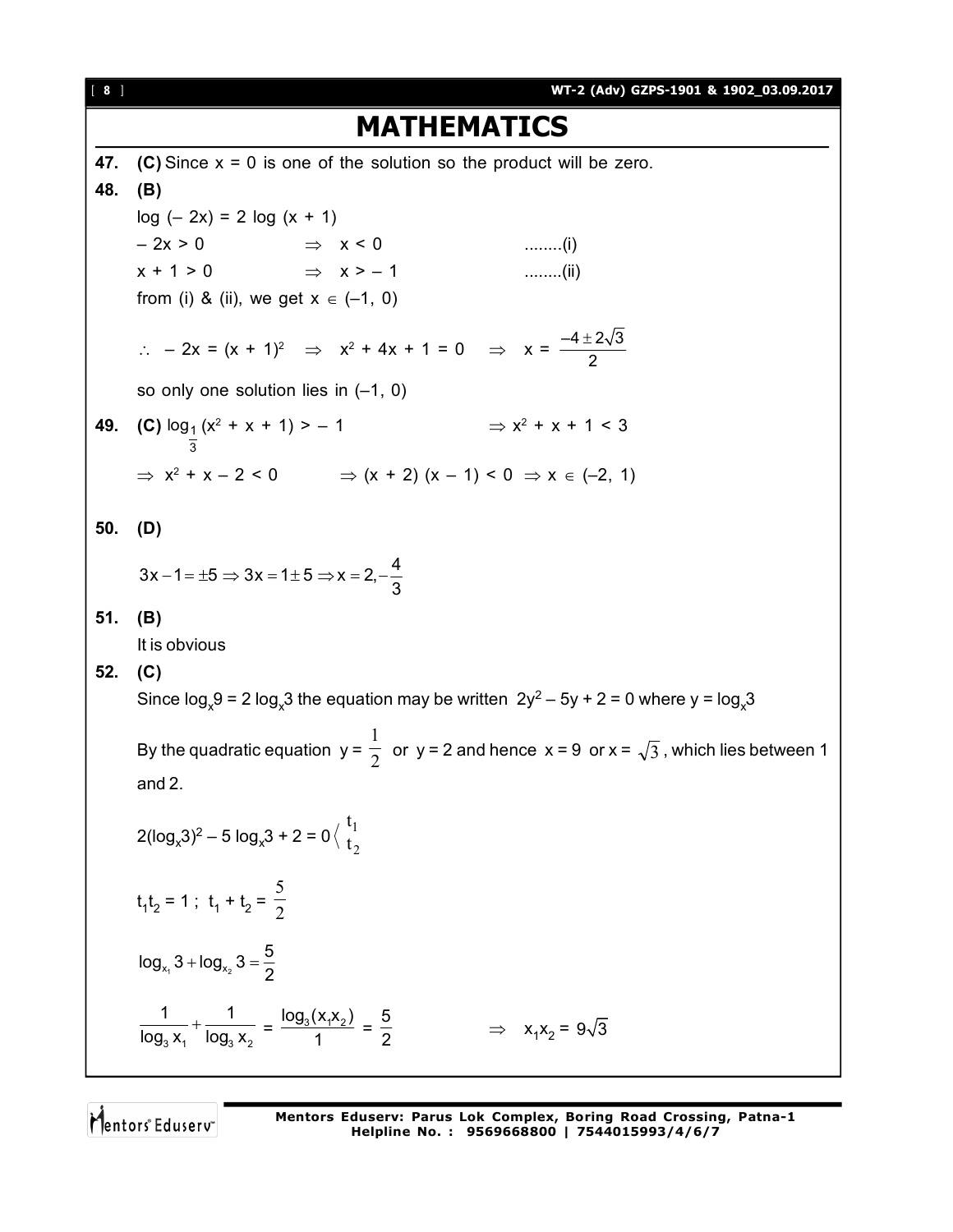## **WT-2 (Adv) GZPS-1901 & 1902\_03.09.2017** [ **9** ]

**53. (D)** If exactly one – ve than  $E = 1$ exactly two – ve then  $E = -1$ all three – ve then  $E = -3$ all three  $+$  ve then  $E = 3$  ] **54. (A,B,D)** logx  $\frac{6}{\log 3 + (1/2)\log x}$  + (1/2) $\log x$  $\frac{1}{\log 3 + \log x} = 0;$   $\therefore$   $\frac{\log_3 x}{1 + (1/2)\log_2 x} + \frac{1}{2} \frac{\log_3 x}{(1 + \log_3 x)}$  $3^{\prime\prime}$   $\sim$   $(11093)$  $\log_3 x$  1  $\log_3 x$  $1 + (1/2) \log_3 x$  2 (1 +  $\log_3 x$ )  $^{+}$  $+ (1/2)$ log<sub>3</sub> x 2 (1+l = 0 let  $log_3 x = y$ y  $\frac{1}{1+(y/2)}$  + y  $\frac{y}{2(1+y)} = 0;$  $y\left(\frac{2}{2} + \frac{1}{2} \right)$  $\left(\frac{2}{2+y}+\frac{1}{2(1+y)}\right)=0$ ; y[4 + 4y + 2 + y] = 0  $\Rightarrow$  y = 0 or y = -6/5  $\Rightarrow$  log<sub>3</sub>x = 0 or log<sub>3</sub>x =  $-6/5$  $x = 1$  or  $x = 3^{-6/5}$  $\Rightarrow$  A, B, D does not hold good. ] **55. (C,D) (A)**  $\sqrt{2}(\log_{27} \sqrt{3}) = \sqrt{2}(\log_{27} \sqrt{3}) = \sqrt{2}\frac{1}{6} = \frac{1}{\sqrt{6}}$  $= \sqrt{2} \frac{1}{6} = \frac{1}{\sqrt{6}}$  = irrational number. **(B)**  $log_2 112 = log_2 (2^4 \times 7) = 4 + log_2 7 = 1$  irrational number. **(C)**  $log_3 2 \cdot log_4 3 \cdot log_8 4 =$ log2  $\frac{6}{\log 3}$  · log3  $\frac{6}{\log 4}$  · log4  $\frac{1}{\log 8} = \log_8 2 =$ 1  $\frac{1}{3}$  = rational number **(D)** 27<sup>-(log<sub>125</sub>5) = 27<sup>-(log</sup><sub>5-3</sub>5) = 27<sup>- $\frac{1}{3}$ </sup></sup>  $27^{-\frac{1}{3}}$  = 1  $\frac{1}{3}$  = rational number  $\Rightarrow$  options (C) & (D) are correct **56. (A,C,D)** 1,  $log_3(3^x - 2)$ , 2  $log_9(3^x - 8/3)$  are in A.P.  $2log_3(3^{x} - 2) = 1 + 2 log9(3^{x} - 8/3)$  $\Rightarrow$   $(3^{x} - 2)^{2} = 3(3^{x} - 8/3) \Rightarrow 3^{2x} - 7(3^{x}) + 12 = 0$  $\Rightarrow$  (3x - 3)(3x - 4) = 0  $\Rightarrow$  3x = 3, 4  $\Rightarrow$  x = 1 or x = log4/log3 = log<sub>3</sub>(4). **Ans.** (A) (C) (D)

Mentors Eduserv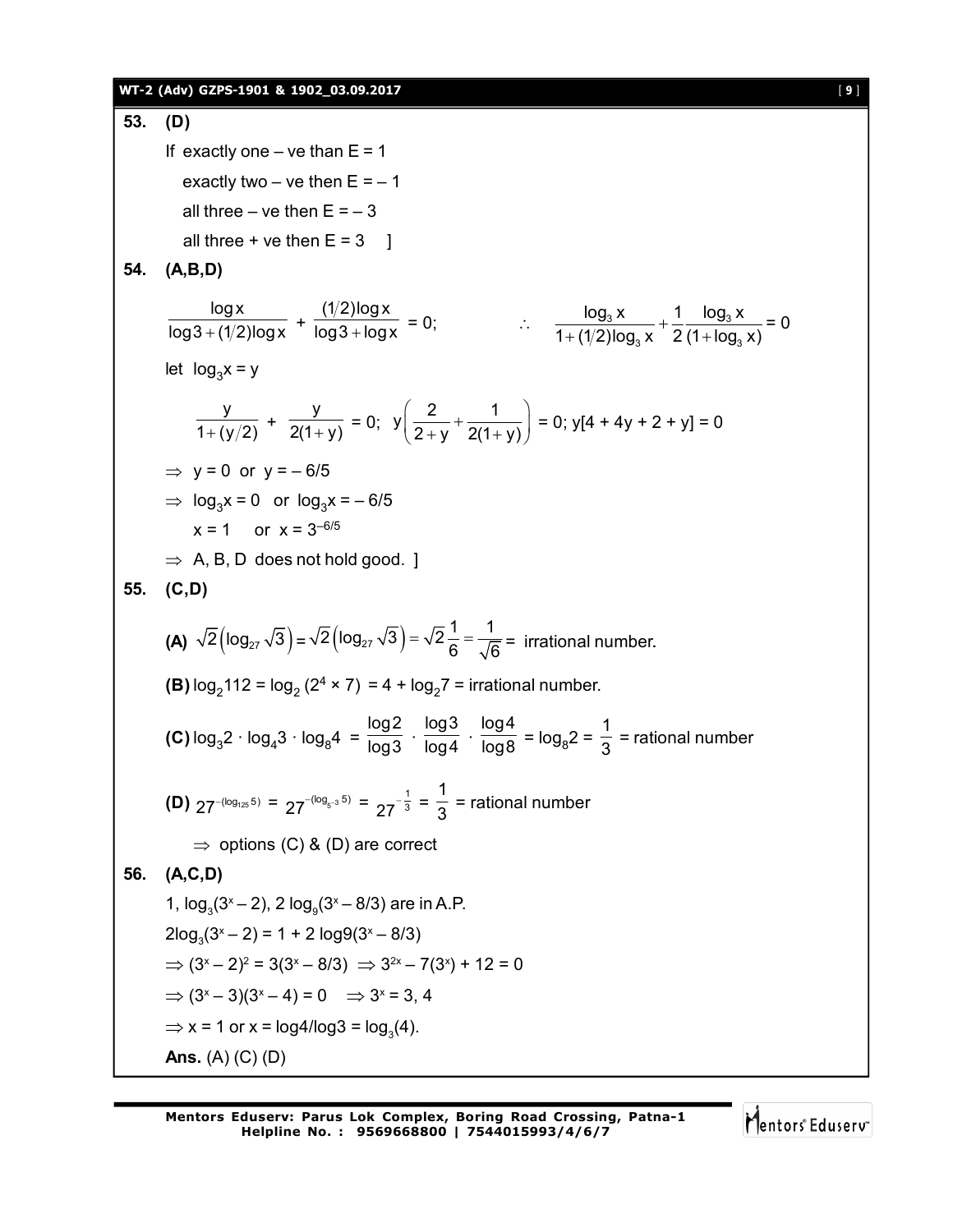[ **10** ] **WT-2 (Adv) GZPS-1901 & 1902\_03.09.2017**

**57. (A,C)** N =  $log_3(5 \times 3^3)$  .  $log_3(5 \times 3)$  –  $log_35 log_3(81 \times 5)$ Let  $log_3 5 = y$ ,  $N = (3 + y) (1 + y) - y (4 + y) = 3 + 3y + y + y<sup>2</sup> - 4y - y<sup>2</sup> = 3$ **58. (C)**  $log(3^{1/2x} \cdot 3) = log(108 - 3^{1/x})$ 2x  $3^{1+\frac{1}{2x}} = 108 - 3^{1/x}$ Let  $3^{1/2x} = t$  $3t = 108 - t^2$ On solving, we get  $t = 9 \Rightarrow 3^{1/2x} = 9 \Rightarrow \frac{1}{2x} = 2$  $\therefore$  x = 1/4  $\Rightarrow$  A = 1/4 **59. (A)**  $5^{\log x - \log^2 x} = 5^{-3}$ .  $5^{\log x - 1}$  $\log x - \log^2 x = -3 + \log x - 1$  $log<sup>2</sup> x = 4$  $log x = \pm 2$  $x = 100, \frac{1}{100}$  $B = 2$ **60. (B)**  $\therefore 10^{(\ln x)^2 + 6 \ln x - 16} = 10^0$ Let  $t = \ln x$  $t^2$  + 6t – 16 = 0  $\Rightarrow$  (t + 8) (t – 2) = 0  $t = -8$ ,  $t = 2$ ;  $ln x = 2$  $x = e^2 = C$  [ $\therefore$  C > 1;  $\ln x = -8$  is rejected)  $\therefore$  d = log  $\frac{1}{2}$  $\frac{1}{2}$  e<sup>-2 ln 4</sup> = 4

Mentors Eduserv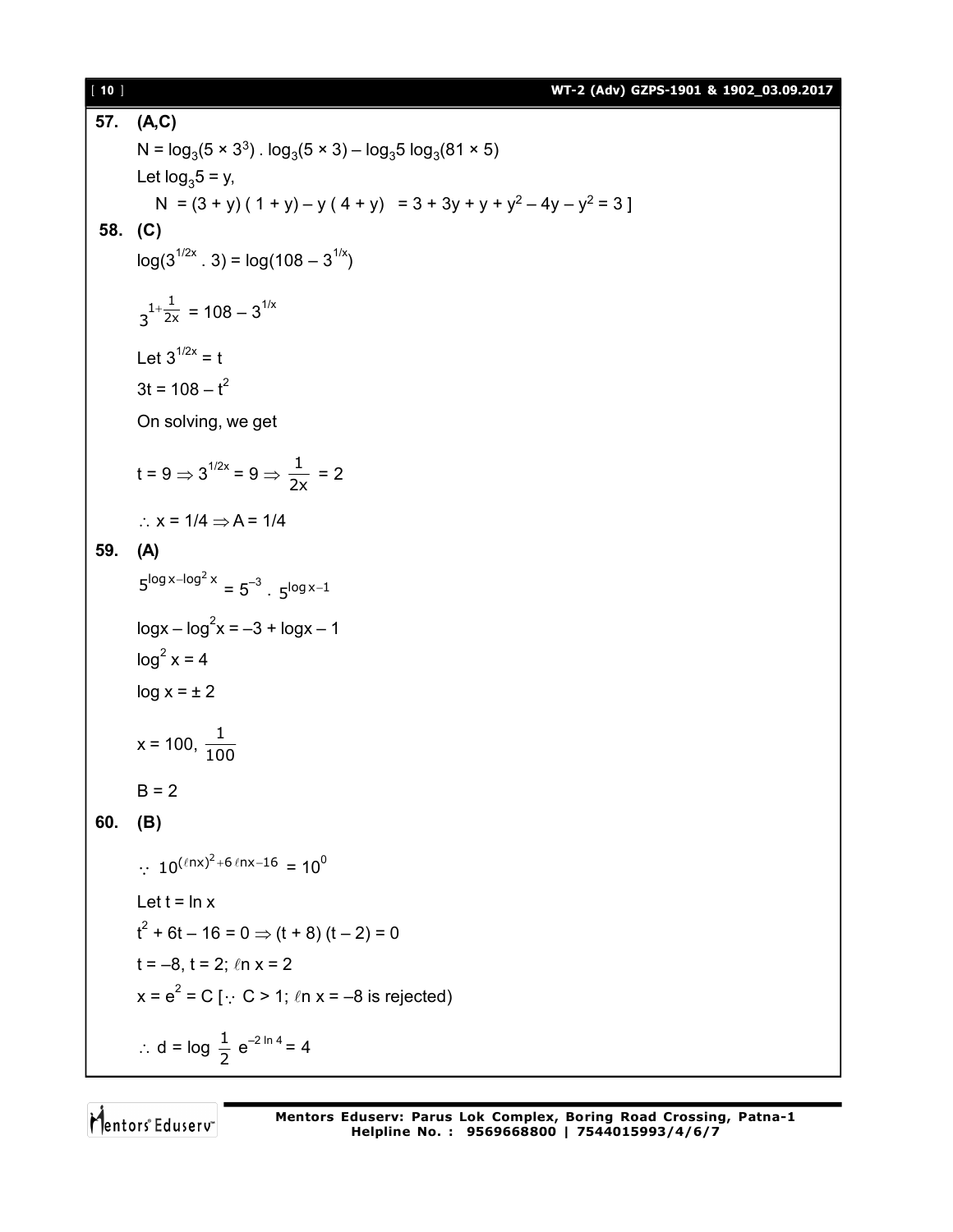### **WT-2 (Adv) GZPS-1901 & 1902\_03.09.2017** [ **11** ]

**61. (C) 62. (B)**  $|x^2 - y^2| = 221$ **63. (6)**  $log_8(kx^2 + wx + f) = 2 \implies kx^2 + wx + f = 64$ :  $kx^2 + wx + f - 64 = 0$  ....(1) also (1) is identical to  $(3x – 1)(x + 15)$ :  $kx^2 + wx + f - 64 = 3x^2 + 44x - 15$  $k = 3$ ;  $w = 44$  and  $f - 64 = -15$  $k = 3$ ,  $w = 44$  and  $f = 49$ :  $k + w + f = 96$ **64. (5)**  $(x/2)$ 2 2 4log $_2 \sqrt{\mathsf{x}}$  $\frac{1}{\log_2(x/2)}$  +  $2(x^2)$ 2  $2\log_2(x^2)$  $\frac{1}{\log_2(4x)}$  =  $\sigma$ <sub>2</sub> $(x^3)$ 2  $3$ log $_2$ (x $^3)$  $log<sub>2</sub>(2x)$ 2 2  $4 \cdot \frac{1}{6} \log_2(x)$ 2  $log<sub>2</sub> x - 1$  $+$   $\frac{1092}{2+100}$ 2 4log $_2$ (x)  $\frac{9.692(x)}{2 + \log_2(x)} = \frac{3.692}{1 + \log_2(x)}$ 2 9log $_2$ (x)  $1 + \log_2(x)$ let log<sub>2</sub>x = t 2t  $\frac{1}{t-1}$  + 4t  $\frac{1}{t+2}$  = 9t  $\frac{1}{t+1}$  (hence either t = 0) or  $\overline{t-1}$ 2  $\frac{1}{-1}$  +  $\frac{1}{t+2}$ 4  $\frac{1}{t+2} = \frac{1}{t+1}$ 9  $\frac{1}{+1} \Rightarrow$  $2t + 4 + 4t - 4$  $(t - 1)(t + 2)$  $+4+4t-4$  $\frac{-1}{t+2}$  =  $\frac{1}{t+1}$ 9  $\frac{1}{x+1}$   $\Rightarrow$  6t (t + 1) = 9(t<sup>2</sup> + t - 2)  $\Rightarrow$  6t<sup>2</sup> + 6t = 9t<sup>2</sup> + 9t – 18  $\Rightarrow$  3t<sup>2</sup> + 3t – 18 = 0  $\Rightarrow$  t<sup>2</sup> + t – 6 = 0  $\Rightarrow$  (t + 3)(t – 2) = 0 hence  $t = 0, t = 2, 8, t = -3,$  $x = 1$ ,  $x = 4$ ,  $x = 1/8$  (rejected : it is not integral value)] **65. (1) 66. (0)**  $x^2 - 3|x| + 2 = 0$  $\Rightarrow$   $|x| = 1, 2$   $\Rightarrow$   $x = \pm 1, \pm 2.$ **67. (3)** Given,t =  $7 + 1$ 7  $(7+1)$  $\left(\overline{\sqrt{7}}\right) \Rightarrow t =$ 4  $\overline{7}$   $\Rightarrow$  t<sup>2</sup> =  $\frac{12}{7}$ 16 .

Mentors<sup>®</sup> Eduserv<sup>®</sup>